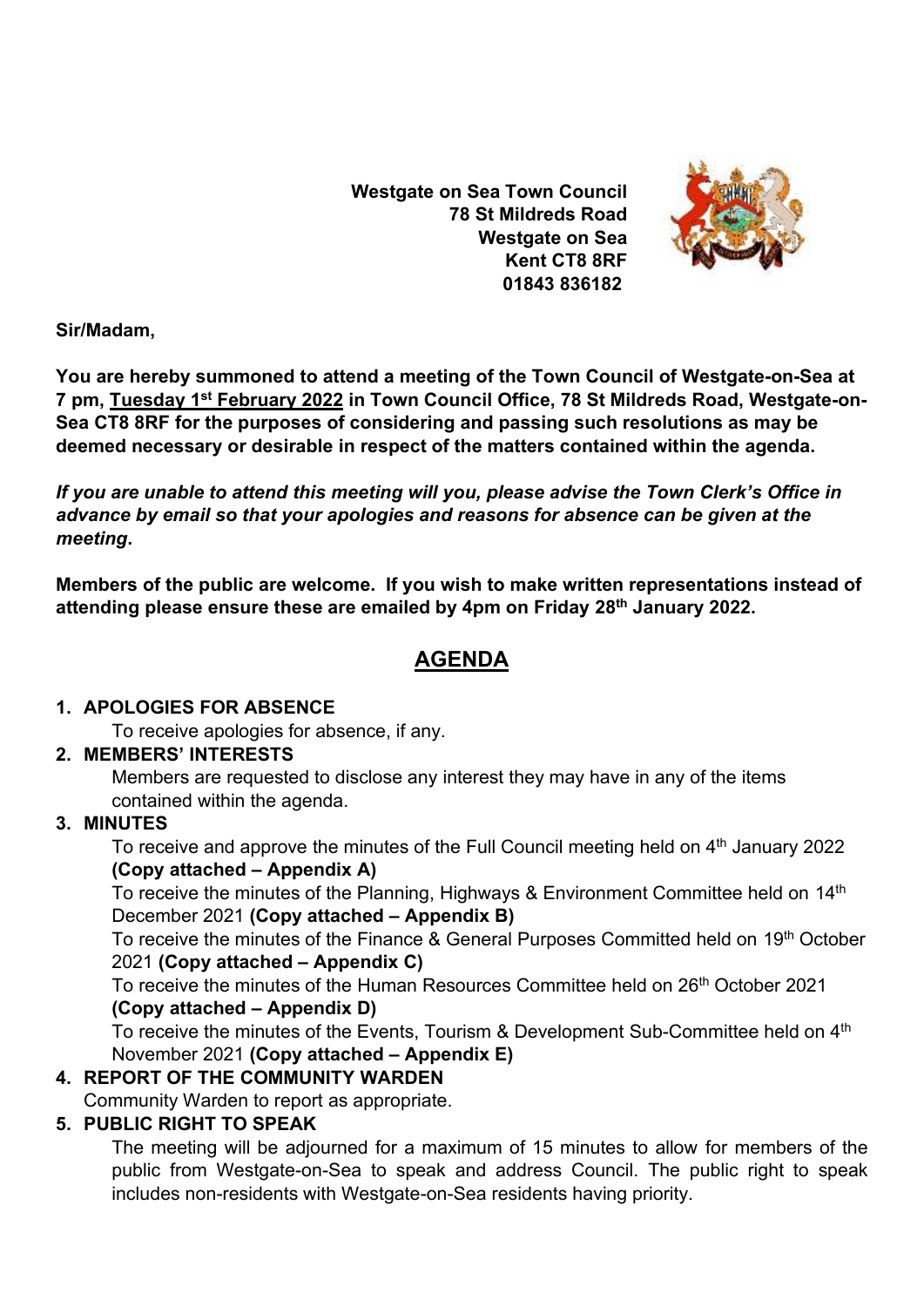Written notice of the desire to exercise the right to speak and of the topic to be addressed must be given to the Town Clerk prior to 4 pm on the Friday before the meeting.

## **6. COUNTY AND THANET DISTRICT WARD COUNCILLORS' REPORT**

KCC and/or TDC Ward Councillors to report on issues affecting Westgate-on-Sea.

### **7. COUNCILLORS' REPORTS**

Councillors to report on any matters dealt with since the last meeting, if appropriate.

### **8. TOWN CLERK REPORT**

Town Clerk to report on items since the last meeting.

### **9. FINANCE REPORTS**

- **a.** Bank reconciliations 31.12.21 be received
- **b.** Payment and Receipt Reports 31.12.21 be received
- **c.** Receipts and Payments by Budget Heading 31.12.21 be received
- **d.** Annual Budget by Combined Account Code to end of December 2021 be received
- **e.** Budget Forecast Report to end of December be received

### **10. POLICY REVIEW**

Town Clerk to provide draft policies for debate as recommended by the HR Committee:

- **a)** Equality and Diversity Policy
- **b)** Press and Media Policy
- **c)** Cyber Policy
- **d)** Request for Information Policy
- **e)** Vexatious Policy
- **f)** Recruitment Policy
- **g)** Expenses and Allowances Policy Members are invited to approve the policies as recommended by the HR Committee for Council: **Decision required**

## **11.TRAINING OPPORTUNITIES**

Town Clerk to share training opportunities for Members from various sources, including a unique group training proposal; Members invited to debate if they wish to attend any of the courses individually or in a group: **Decision required**

### **12.DRAFT NEIGHBOURHOOD PLAN REPORT**

Town Clerk to share a summarised report on the outcomes of the consultation exercise and to invite Members to receive the report and give delegated authority for the Town Clerk to work with Goldstone Town Planning to respond to the comments and propose any additions/alterations to the draft NP before returning to Full Council in March for proposed adoption : **Decision required**

## **13.THANET LOCAL PLAN UPDATE**

Thanet District Council is conducting a partial update of the Thanet Local Plan and have prepared two discussion papers and a number of studies have been undertaken for which they are now inviting comments. Town Clerk to share the draft response with Members and invite debate; consultation is open until 5pm on 4th February 2022: **Decision required**

## **14.BIRCHINGTON NEIGHBOURHOOD PLAN CONSULTATION – REGULATION 16**

TDC are seeking views on the proposed draft NP from Birchington Parish Council; the consultation deadline is 24.02.22. Members are invited to comment and delegate the collated response to the Town Clerk and Chairman: **Decision required**

### **15.KALC 2022 COMMUNITY AWARD SCHEME**

Town Clerk to share details of the KALC Community Award Scheme for 2022; Members are invited to adopt the scheme and provide a nomination with their reason for the award to be submitted to KALC by 14.02.22: **Decision required**